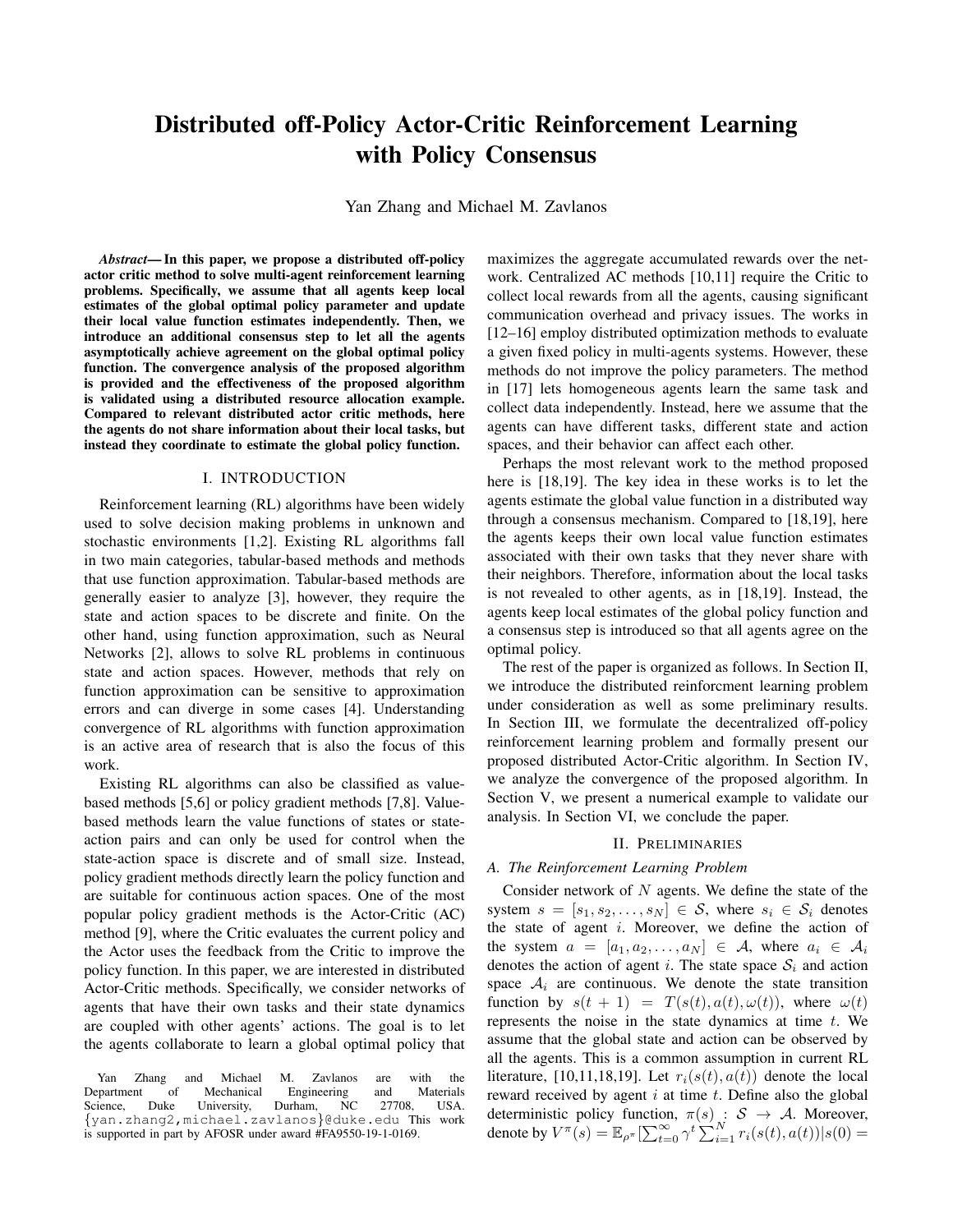s,  $\pi$ ] the state value function and by  $Q^{\pi}(s, a)$  =  $\mathbb{E}_{\rho^{\pi}}[\sum_{t=0}^{\infty} \gamma^{t} \sum_{i=1}^{N} r_{i}(s(t), a(t)) | s(0) = s, a(0) = a, \pi]$ the state-action value function, where  $\gamma \in (0,1)$  is the discounted factor. The goal is to find an optimal policy function  $\pi^*$  to maximize the infinite-time discounted-reward value function  $J(\pi) = \mathbb{E}_{\rho^{\pi}}[V^{\pi}(s(0))]$ , where  $\rho^{\pi}$  is the stationary state distribution under policy  $\pi$ .

### *B. Actor Critic Method*

Parameterizing the policy function as  $\pi_{\theta}(s) = \phi_{\pi}(s)^{T} \theta$ , where  $\theta \in \mathbb{R}^{n_{\theta}}$  is the policy parameter and  $\phi_{\pi}(s) : \mathcal{S} \to \mathbb{R}^{n_{\theta}}$ is a vector of  $n_{\theta}$  policy feature functions, the parameterized policy optimization problem

$$
\max_{\theta} J(\theta) \tag{1}
$$

can be solved using stochastic gradient descent methods. Specifically, the gradient  $\nabla_{\theta}J$  is given in [8] by  $\nabla_{\theta} J(\pi) = \mathbb{E}_{\rho^{\pi}}[\nabla_{\theta} \pi(s) \nabla_{a} Q^{\pi}(s, a)|_{a = \pi_{\theta}(s)}].$  Since the function  $Q^{\pi}(s, a)$  under policy  $\pi_{\theta}$  is unknown, policy evaluation algorithms are needed to approximate  $Q^{\pi}(s, a)$  and furthermore the gradient  $\nabla_{\theta} J(\pi)$ . To do so, the function  $Q^{\pi}(s, a)$  can be parameterized as  $Q^{\pi}(s, a) = \phi_Q(s, a)^T w$ ,  $w \in \mathbb{R}^{n_w}$ , where  $\phi_Q(s, a)$  is a vector of  $n_w$  feature functions. Then, to solve problem (1) we can use the following actorcritic algorithm consisting of two time scale updates

$$
w(t + 1) = w(t) + \alpha_w(t)(h(w(t), \theta(t)) + M(t + 1)),
$$
  
 
$$
\theta(t + 1) = \theta(t) + \alpha_{\theta}(t)(f(w(t), \theta(t)) + N(t + 1)),
$$
 (2)

where  $\alpha_w(t)$ ,  $\alpha_\theta(t)$  are update rates at different time scales,  $h(w(t), \theta(t))$  represents the Critic update to evaluate the current policy, e.g., [5,6],  $f(w(t), \theta(t))$  represents the Actor update to improve the current policy, and  $M(t + 1)$  and  $N(t + 1)$  are sampling noises. Convergence of this scheme typically depends on analyzing the two time scale updates [20], which we explain in Section IV.

#### III. PROBLEM FORMULATION

Since the estimation of the function  $Q^{\pi}(s, a)$  requires the global reward function  $r(t) = \sum_{i=1}^{N} r_i(s(t), a(t))$ , the actorcritic method in (2) is centralized. To design a decentralized algorithm, we first decompose the value and action value functions using linearity of the expectation as  $V^{\pi}$ P nctions using linearity of the expectation as  $V^{\pi}(s) = N \prod_{i=1}^{N} V_i^{\pi}(s)$  and  $Q^{\pi}(s, a) = \sum_{i=1}^{N} Q_i^{\pi}(s, a)$ , where  $V_i^{\pi}(s)$ is the local value function and  $Q_i^{\pi}(s, a)$  is the local action value function under policy  $\pi$ . Then, problem (1) can be written as  $\mathbf{v}$ 

$$
\min_{\theta} \sum_{i=1}^{N} J_i(\theta),\tag{3}
$$

where  $J_i(\theta) = \mathbb{E}[V_i^{\pi}(s(0)) | \rho(s(0)), \pi_{\theta}]$ . A common approach to solve problem (3) in a distributed way is by introducing local estimates  $\theta_i \in \mathbb{R}^{n_\theta}$  that are subject to the consensus update

$$
\theta_i(t+1) = \sum_{j \in \mathcal{N}_i} W_{ij}(\theta_j(t) + \alpha_\theta(t) \nabla_\theta J_j(\theta)|_{\theta = \theta_j(t)}), \tag{4}
$$

where the objective function  $J_i(\theta)$  is usually nonlinear and the gradient  $\nabla_{\theta} J_i$  is usually evaluated in a stochastic way. The convergence of (4) in this case is studied in [21]. The key idea in [21] is to evaluate the local gradient  $\nabla_{\theta} J_i(\theta)|_{\theta=\theta_i(t)}$ in an on-policy fashion, for which all agents need to behave under policy  $\pi_{\theta_j(t)}$ . This suggests that to execute the update (4) at time  $t$ , every agent  $i$  needs to send its policy parameter  $\theta_i(t)$  to all other agents and let all execute the policy  $\pi_{\theta_i(t)}$  for multiple time steps so that agent i can collect local rewards to estimate  $\nabla_{\theta} J_i(\theta)|_{\theta = \theta_i(t)}$ . This on-policy scheme is impractical even though its convergence analysis is simpler, as seen in [21]. This motivates us to consider off-policy actor-critic methods as in [8,22]. The idea is to let all agents behave under a fixed policy, named behavorial policy  $\beta(s)$ , and optimize an approximate objective function,  $J_{\beta}(\theta) = \mathbb{E}_{\rho^{\beta}}[V^{\pi}(s)],$  where the expection is taken over the stationary state distribution  $\rho^{\beta}$  instead of  $\rho^{\pi}$  as in (1). Similarly, the objective  $J_\beta(\theta)$  can also be decomposed into local costs as

$$
\min_{\theta} \sum_{i=1}^{N} J_{i,\beta}(\theta). \tag{5}
$$

To achieve consensus on the local policy parameters  $\theta_i$ , we can apply a similar update as in (4),

$$
\theta_i(t+1) = \sum_{j \in \mathcal{N}_i} W_{ij}(\theta_j(t) + \alpha_\theta(t) \nabla_\theta J_{j,\beta}(\theta)|_{\theta = \theta_j(t)}).
$$
 (6)

However, as discussed in [8], the gradient  $\nabla J_{j,\beta}(\theta)|_{\theta=\theta_j(t)}$ cannot be exactly estimated in this off-policy setting, therefore, it is replaced with an approximate gradient

$$
\hat{\nabla}J_{j,\beta}(\theta) = \mathbb{E}_{\rho^{\beta}}[\nabla_{\theta}\pi(s)\nabla_a Q_j^{\pi}(s,a)|_{a=\pi_{\theta}(s)}].
$$
 (7)

Convergence of the centralized Actor Critic method using the off-policy gradient in (7) is studied in [22]. However, the convergence of its decentralized counterpart (6) is unknown, which is the focus of this paper.

In practice, we compute the gradient  $\nabla_a Q_j^{\pi}(s, a)$  in (7) using the parameterization  $Q_i^{\pi}(s, a) \approx \sum_{p=1}^{n_w} \phi_{w_i}(s, a)^T w_i$ . To ensure that this parameterization preserves the update (7) that uses the true state-action value function  $Q_i^{\pi}(s, a)$ , as discussed in [8], we make the following assumption:

Assumption III.1. (Function Compatibility) All the local value functions  $Q_i^{\pi}(s, a)$  are parameterized as  $Q_i^{\pi}(s, a)$  =  $(a - \pi(s))^T (\nabla_{\theta} \pi(s))^T w_i$ . That is, the feature function for  $Q_i^{\pi}(s, a)$  satisfies that  $\phi_{w_i}(s, a) = \nabla_{\theta} \pi(s) (a - \pi(s))$ .

Given Assumption III.1 and the expression for the offpolicy gradient (7), the consensus update (6) of the local policy parameters  $\theta_i$  becomes

$$
\theta_i(t) = \sum_{j \in \mathcal{N}_i} W_{ij} (\theta_i(t-1) + \alpha_\theta \nabla \pi(s(t))_\theta \nabla_\theta \pi(s(t))^T w_i(t)).
$$
\n(8)

To implement the update in (8), we have to compute  $w_i(t)$ in an off-policy way. In this paper, we employ the gradient temporal difference (GTD) learning algorithm studied in [5,6,8] to estimate the local value function parameters  $w_i$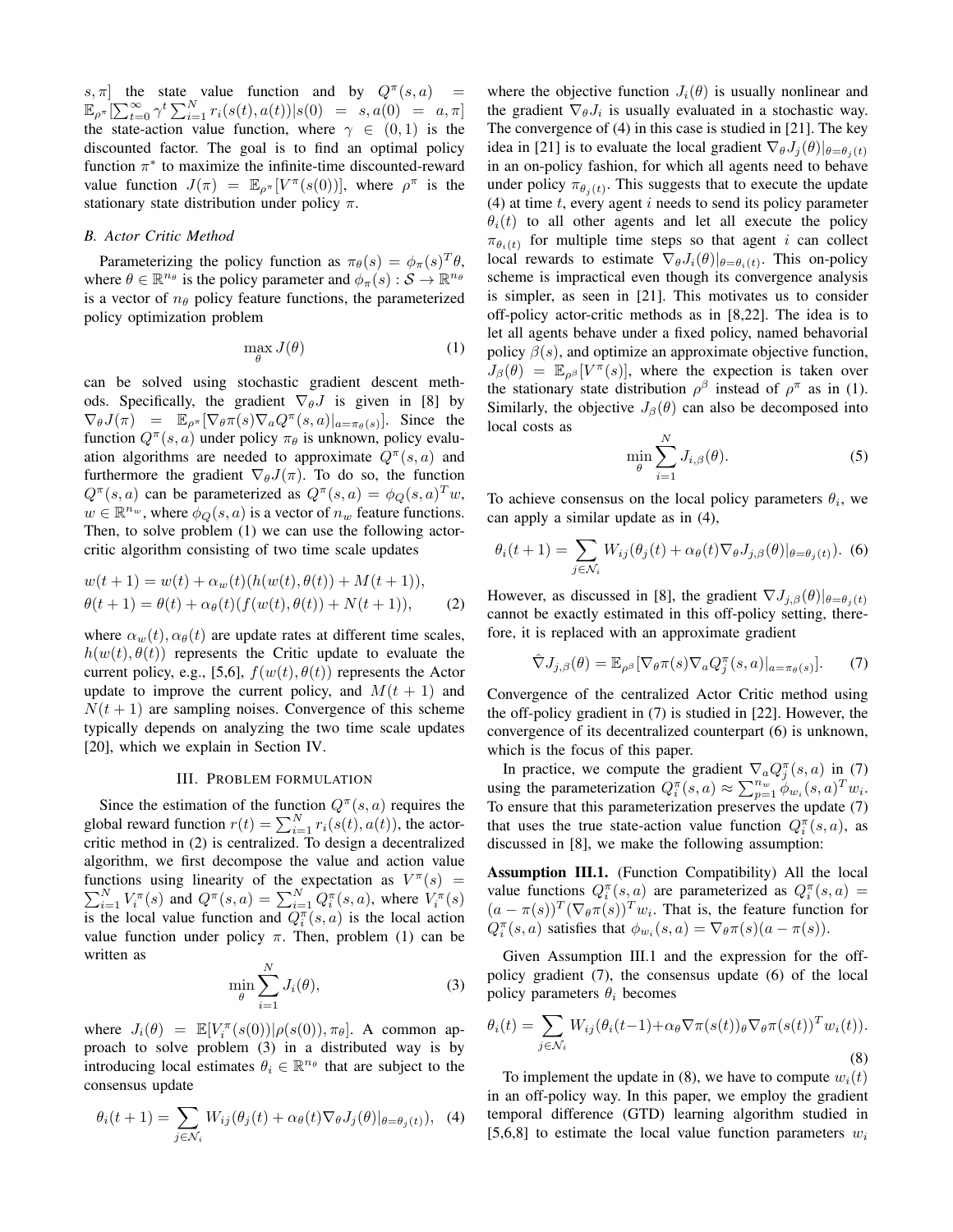# Algorithm 1 Distributed Actor Critic with policy consensus

- **Require:** Initial value function parameters  $\{w_i(0)\}\$  and policy parameters  $\{\theta_i(0)\}\$ . Step sizes  $\alpha_w(0)$  and  $\alpha_\theta(0)$ . Set  $t = 0$ . Maximum time limit T. Discount factor  $\gamma$ . Fixed behavorial policy function  $\beta(s)$ . Agents' inital state  $s(0)$ . 1: for  $0 \le t \le T$  do
- 2: All agents take actions according to  $\beta(s(t))$  and observe the actions  $a(t)$ , next states  $s(t + 1)$  and the local rewards  $r_i(t)$  from the environment.
- $3:$  Every agent i updates its local value function estimate  $w_i$  based on the observed transition  $[s(t), a(t), s(t+1)]$  and local reward  $r_i(t)$  using the GTD algorithm in [6].
- 4: Every agent i updates its local policy parameter  $\theta_i(t)$ according to equation (8).
- 5: end for

in (8), because this method is known to be stable in the offpolicy setting. The proposed distributed Actor Critic method is presented in Algorithm 1.

## IV. CONVERGENCE ANALYSIS

In this section, we analyze the convergence of Algorithm 1 using the two-time scale technique in [20]. The key idea is that the Critic updates at a faster rate than the Actor so that to analyze the convergence of the Critic update in line 3 in Algorithm 1, we can assume that each local policy parameter  $\theta_i$  is fixed. Then, each local Critic can independently estimate its own local value function and the convergence analysis of this local policy evaluation is the same as GTD in [6]. To analyze the convergence of the Actor, we can assume that every local Critic has already converged to the correct value function estimate. We first introduce several assumptions that are common in the reinforcement learning literature.

Assumption IV.1. We assume that the behavioral policy  $\beta(s)$  is stationary, and the Markov chain that governs the state  $s(t)$  under policy  $\beta(s)$  is irreducible and aperiodic.

The above assumption ensures that when the agents behave under policy  $\beta(s)$ , the system states will reach the stationary state distribution  $\rho^{\beta}$ .

Assumption IV.2. We assume that for all  $i$ , the reward  $|r_i(s, a)|$  is uniformly bounded for all s and a.

This assumption ensures that the objective function in (5) is upper bounded when the discount factor satisfies  $0 < \gamma <$ 1, so that the problem (5) is well defined.

**Assumption IV.3.** We assume that the stepsizes  $\alpha_w(t)$  and  $\alpha_{\theta}(t)$  are deterministic and satisfy that  $\sum_{t=0}^{\infty} \alpha_w(t) \to \infty$ ,<br>  $\sum_{t=0}^{\infty} \alpha_{\theta}(t) \to \infty$ ,  $\sum_{t=0}^{\infty} \alpha_w(t)^2 < \infty$  and  $\sum_{t=0}^{\infty} \alpha_{\theta}(t)^2 <$  $\infty$ . Moreover,  $\frac{\alpha_{\theta}(t)}{\alpha_w(t)} \to 0$ .

This assumption is standard in the literature employing two-time scale analysis, [18–20]. Furthermore, let  $W_t \in$  $\mathbb{R}^{N \times N}$  be a random weight matrix of the communication graph at time t. Define the filtration  $\mathcal{F}_t$  to be a  $\sigma$ -algebra  $\sigma({\lbrace \theta_i(0) \rbrace}, s(\tau), {\lbrace r_i(\tau) \rbrace}, W(\tau), \tau \leq t)$ . Then, we have the following assumptions on  $W_t$ .

**Assumption IV.4.** We assume that  $W_t$  satisfies the following conditions: (a)  $W_t$  is row stochastic and  $\mathbb{E}[W_t]$  is column stochastic for all  $t > 0$ . That is,  $W_t \mathbf{1} = \mathbf{1}$  and  $\mathbf{1}^T \mathbb{E}[W_t] =$ **1**<sup>T</sup>; (b) The spectral norm satisfies  $\mathbb{E}[W_t^T(I - \frac{1}{N} \mathbf{1} \mathbf{1}^T)W_t] =$  $\rho_W$  < 1; (c)  $W_t$  and  $(s_t, r_t)$  are conditionally independent given the filtration  $\mathcal{F}_{t-1}$ .

The above assumptions are standard in the stochastic consensus optimization literature [21].

Assumption IV.5. We assume the vector of feature functions  $\phi_{\pi}(s)$  is uniformly bounded for all s.

This assumption is common and essential to show stability of RL algorithms, see [5,6,18,19].

Assumption IV.6. We assume that through the whole history of the algorithm,  $\{\theta_i(t)\}\$  belongs to a compact set for all i and t. We also assume that this compact set contains at least one local maximum of the problem (5).

This assumption is necessary to show stability of the policy parameter updates. Moreover, boundedness of the policy parameters is commonly observed in practice when implementing RL algorithms as mentioned in [22]. Let  $\chi_i(\theta)$ denote a function that maps the policy parameter  $\theta$  to the optimal value function parameter by means of the policy evaluation algorithm [6]. Then, we can show the following result for the function  $\chi_i(\theta)$ .

**Lemma IV.7.** Let policy parameter  $\theta_i$  at agent i be fixed, and let agent  $i$  run the GTD algorithm in [6] to evaluate this policy. Then, the local value function parameter  $w_i$  converges to  $\chi_i(\theta)$  almost surely (a.s.). Moreover, the function  $\chi_i(\theta)$ is Lipschitz continous.

*Proof.* Since each local policy evaluation is performed independently, Lemma IV.7 can be directly shown using Lemmas 4 and 5 in [22].  $\Box$ 

Next, we have the following result on the stability of the value function parameter  $w_i$ .

Lemma IV.8. Given Assumptions IV.2 and IV.6, the value function parameter  $w_i$  is a.s. uniformly bounded over time.

*Proof.* According to Lemma IV.7, we have that  $w_i$  converges to  $\chi_i(\theta)$  a.s. Then, the boundness of  $w_i$  is given by combining Assumption IV.6 and the fact that the function  $\chi_i(\theta)$  is  $\Box$  $L_{\chi}$ −Lipschitz continuous.

In what follows, we stack all policy function parameters in a vector  $\theta(t) = [\theta_i(t)^T, \dots, \theta_N(t)^T]^T$ . The update of  $\theta(t)$ (8) can be compactly written as

$$
\theta(t+1) = (W_t \otimes I)(\theta(t) + \alpha_{\theta}(t)\hat{\nabla}J(\theta(t))), \qquad (9)
$$

where 
$$
\hat{\nabla}J(\theta(t)) = \begin{bmatrix} \vdots \\ \phi_{\pi}(s_{t+1})(\phi_{\pi}(s_{t+1})^T \chi_i(\theta_i(t))) \\ \vdots \end{bmatrix}
$$
 and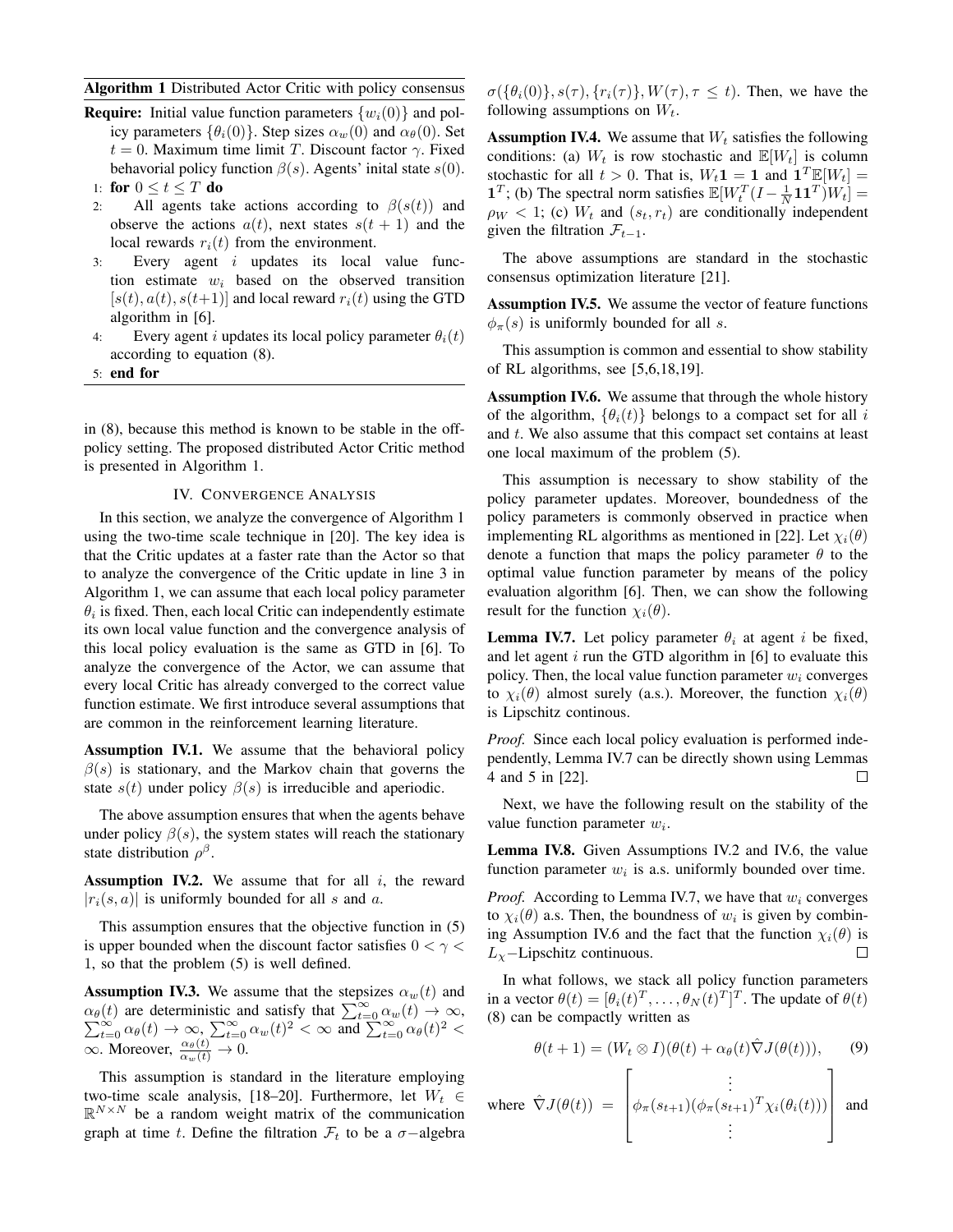I is an identity matrix. The expression of  $\hat{\nabla}J(\theta(t))$  is due to Assumption III.1. Moreover, define the disagreement between local policy parameters as  $\theta_{\perp}(t) = \theta(t) - \mathbf{1} \otimes \overline{\theta}(t)$ , where 1 is a vector of N 1's, and  $\bar{\theta}(t) = \frac{1}{N} \sum_i \theta_i(t)$ . We have the following lemma.

Lemma IV.9. Given Assumptions IV.3, IV.4, IV.5 and IV.6, we have that  $\sum_t \mathbb{E}[\|\theta_{\perp}(t)\|^2] < \infty$ . Therefore,  $\theta_{\perp}(t) \to 0$ a.s.

*Proof.* First, we establish the dynamcis of  $\theta_{\perp}(t)$ . To achieve this, we introduce an operator  $J_{\perp} := (I - \frac{1}{N} \mathbf{1} \mathbf{1}^T) \otimes I$ . Then, multiplying both sides of (9) with  $J_{\perp}$ , and replacing  $\theta(t)$ with  $\mathbf{1} \otimes \overline{\theta}(t) + \theta_{\perp}(t)$ , we have that  $\theta_{\perp}(t) = J_{\perp}(W_t \otimes$  $I(1 \otimes \overline{\theta}(t-1) + \theta_{\perp}(t-1) + \alpha_{\theta}(t)\nabla J(\theta(t-1))).$  Using Assumption IV.4(a), we have that  $J_{\perp}(W_t \otimes I)(1 \otimes \theta(t)) = 0$ for all t. Therefore, we obtain  $\theta_{\perp}(t) = J_{\perp}(W_t \otimes I)(\theta_{\perp}(t 1)+\alpha_{\theta}(t)\nabla J(\theta(t-1))$ . Taking the square of the Euclidean norm on both sides of the above equation, we have that

$$
\|\theta_{\perp}(t)\|^2 = \|\theta_{\perp}(t-1) + \alpha_{\theta}(t)\hat{\nabla}J(\theta(t-1))\|_{(W_t^T(I - \frac{1}{N}\mathbf{1}\mathbf{1}^T)W_t)}^2,
$$

where  $||v||_M^2 := v^T M v$  for any vector v and matrix M. According to Assumption IV.4(b,c), taking expectation over the random matrix  $W_t$ , given the filtration  $\mathcal{F}_{t-1}$  and the random sample  $(s(t), r(t))$ , we have that

$$
\mathbb{E}[\|\theta_{\perp}(t)\|^2|\mathcal{F}_{t-1},s(t),r(t)] \le
$$
\n
$$
\rho_W \|\theta_{\perp}(t-1) + \alpha_{\theta}(t)\hat{\nabla}J(\theta(t-1))\|^2
$$
\n
$$
\leq \rho_W (\|\theta_{\perp}(t-1)\|^2 + 2\alpha_{\theta}(t)\|\theta_{\perp}(t-1)\|\|\hat{\nabla}J(\theta(t-1)\| + \alpha_{\theta}(t)^2\|\hat{\nabla}J(\theta(t-1)\|^2),
$$

where the second inequality above is by expanding the two norm and using the Cauchy-Swartz inequality. Taking the expectation of both sides of above inequality and using Jensen's inequality, we have that

$$
\mathbb{E}[\|\theta_{\perp}(t)\|^2] \le \rho_W \mathbb{E}[\|\theta_{\perp}(t-1)\|^2] + 2\rho_W \alpha_{\theta}(t) \sqrt{\mathbb{E}[\|\theta_{\perp}(t-1)\|^2 \|\hat{\nabla}J(\theta(t-1)\|^2]} \quad (10) + \rho_W \alpha_{\theta}(t)^2 \mathbb{E}[\hat{\nabla}J(\theta(t-1)\|^2].
$$

Recalling the expression for  $\nabla J(\theta(t-1))$  under (9), and using Assumption IV.5 and Lemma IV.8, we have that  $\|\nabla J(\theta(t-1))\|$  can be bounded by a constant  $K_1$  for all t. Denote  $v(t) = \mathbb{E}[\|\theta_{\perp}(t)\|^2]$ . Then, recalling that  $\rho_W < 1$ due to Assumption IV.4(b), (10) can be written as

$$
v(t) \le \rho_W v(t-1) + 2\alpha_\theta(t) K_1 v(t-1) + \alpha_\theta(t)^2 K_1^2.
$$

The above inequality is the same as (17) in [21]. Since Assumptions IV.4 and IV.3 imply that Assumptions 1 and 2 in [21] are also satisfied, we can use the same proof as in Lemma 1 in [21] to show that  $\mathbb{E}[\|\theta_{\perp}(t)\|^2]$  satisfies that  $\mathbb{E}[\|\theta_{\perp}(t)\|^2]<\infty$  and  $\theta_{\perp}(t)\to 0$  a.s..  $\Box$ 

Since  $\theta_1(t) \to 0$  a.s., it is sufficient to study the dynamics of  $\bar{\theta}(t)$ . In what followss, we show that with the policy update in (9),  $\bar{\theta}(t)$  asymptotically approaches the following ODE dynamics

$$
\dot{\bar{\theta}} = F(\bar{\theta}),\tag{11}
$$

where

$$
F(\bar{\theta}) = \mathbb{E}[\frac{1}{N}\phi_{\pi}(s)\phi_{\pi}(s)^{T}\sum_{i}\chi_{i}(\bar{\theta})]. \tag{12}
$$

Note that it is standard to study the discrete-time dynamics (8) by relating them to the behavior of the ODE in (11); see, e.g., relevant literature on RL [18,19,22] and stochastic optimization [21], as well as Chapter 2 in [20] that establishes conditions on the step sizes and noise terms in the discretetime dynamics so that they asymptotically approach their continuous-time ODE counterpart.

To show that the discrete-time dynamics of  $\bar{\theta}(t)$  asymptotically approach the ODE (11), we first multiply both sides of (9) with  $\frac{1}{N} \mathbf{1}^T \otimes I$  on the left to obtain

$$
\bar{\theta}(t+1) = \frac{1}{N} (\mathbf{1}^T \otimes I)(\theta(t) + \alpha_{\theta}(t+1) \hat{\nabla} J(\theta(t)))
$$
  
=  $\bar{\theta}(t) + \alpha_{\theta}(t+1) \frac{1}{N} (\phi_{\pi}(s_{t+1}) \phi_{\pi}(s_{t+1})^T) \sum_{i} \chi_i(\theta_i(t))$ 

Since  $\sum_i \chi_i(\theta_i(t)) = \sum_i (\chi_i(\theta_i(t)) - \chi_i(\bar{\theta}_i(t)) + \chi_i(\bar{\theta}_i(t))),$ the above update of  $\overline{\theta}(t)$  can be written in the following form

$$
\bar{\theta}(t+1) = \bar{\theta}(t) + \alpha_{\theta}(t+1)F(\bar{\theta}(t)) \n+ \alpha_{\theta}(t+1)\xi(t) + \alpha_{\theta}(t+1)r(t),
$$
\n(13)

where we have

$$
F(\bar{\theta}_t) = \mathbb{E}[\frac{1}{N}\phi_\pi(s_{t+1})\phi_\pi(s_{t+1})^T \sum_i \chi_i(\bar{\theta}(t))], \quad (14a)
$$

$$
\xi(t) = \frac{1}{N} \phi_{\pi}(s_{t+1}) \phi_{\pi}(s_{t+1})^T \sum_{i} \chi_{i}(\bar{\theta}(t))
$$
  
\n
$$
- \mathbb{E}[\frac{1}{N} \phi_{\pi}(s_{t+1}) \phi_{\pi}(s_{t+1})^T \sum_{i} \chi_{i}(\bar{\theta}(t))].
$$
  
\n
$$
r(t) = \frac{1}{N} \phi_{\pi}(s_{t+1}) \phi_{\pi}(s_{t+1})^T \sum_{i} (\chi_{i}(\theta_{i}(t)) - \chi_{i}(\bar{\theta}(t))).
$$
\n(14c)

Then, to show that the discrete-time trajectory in (13) approaches the continuous trajectory of (11), we need to define the following functions generated by these trajectories; cf. Chapter 2.1 in [20]. First, let  $\bar{x}(n)$  denote a continuous piecewise linear function that passes through the discretetime updates in (13), so that  $\bar{x}(n(t)) = \bar{\theta}(t)$  for  $t > 0$  and  $\bar{x}(n) \ = \ \bar{x}(n(t)) + \frac{\bar{x}(n(t+1)) - \bar{x}(n(t))}{n(t+1) - n(t)} (n - n(t)) \ \ \text{for} \ \ n(t) \ < \ \bar{x}(n(t))$  $n < n(t + 1)$ , where  $n(0) = 0$ ,  $n(t) = \sum_{m=0}^{t-1} \alpha_{\theta}(m)$  and  $n$  denotes the continuous time index. Moreover, define the function  $x^s(n)$  that is the unique solution of the dynamical equation (11) for  $n \geq s$  with initial condition  $x^s(s) = \overline{\theta}(s)$ , and the function  $x_s(n)$  that is the unique solution of (11) for  $n \leq s$  with the ending condition  $x_s(s) = \bar{\theta}(s)$ . Then, we can show the following result.

Lemma IV.10. Given Assumptions IV.3, IV.4, IV.5 and IV.6, we have that for any  $T > 0$ ,

$$
\lim_{s \to \infty} \sup_{n \in [s, s+T]} ||\bar{x}(n) - x^s(n)|| = 0, \text{ a.s.}
$$
  

$$
\lim_{s \to \infty} \sup_{n \in [s, s-T]} ||\bar{x}(n) - x_s(n)|| = 0, \text{ a.s.}.
$$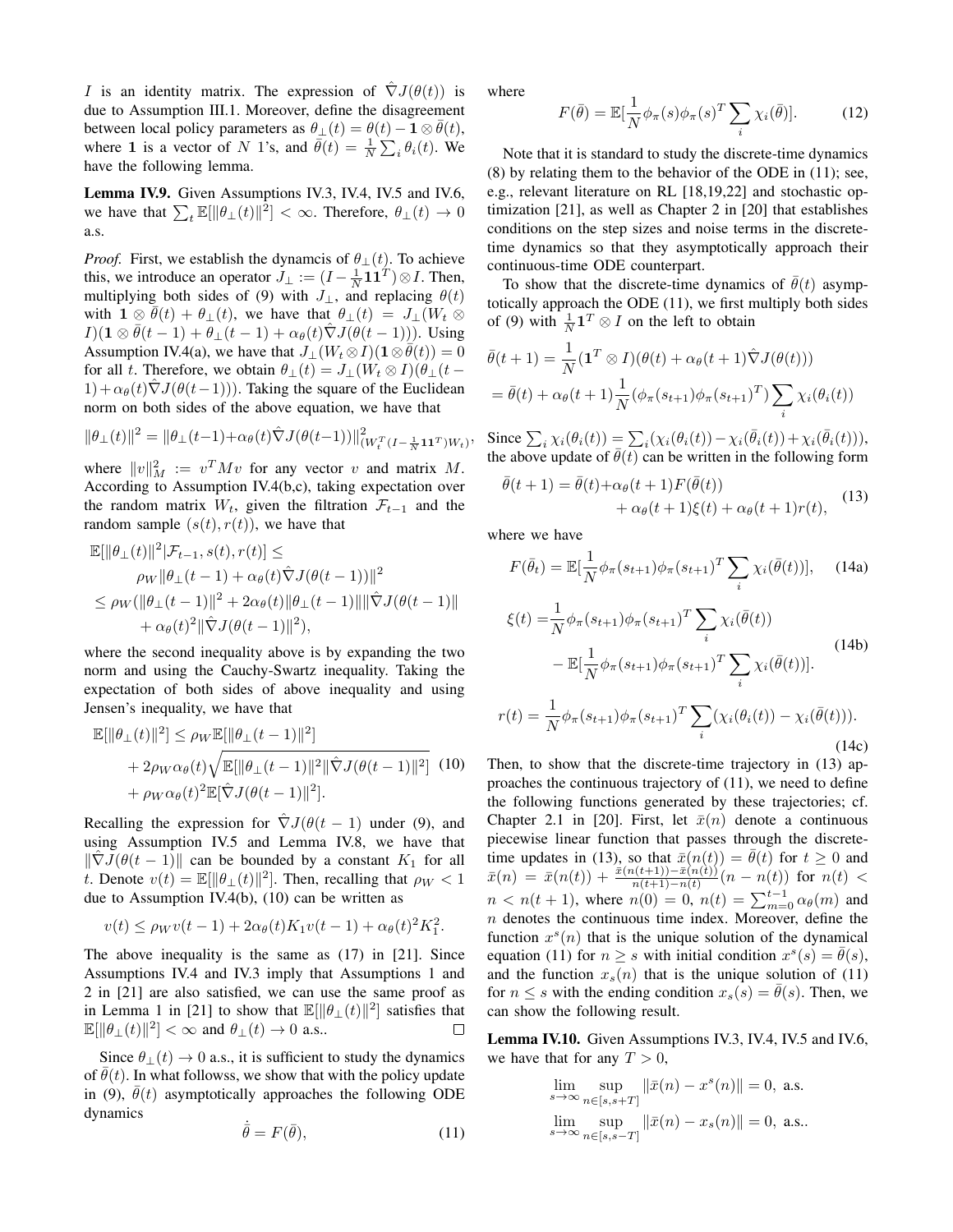*Proof.* According to Lemma 1 in Chapter 2 [20], it is sufficient to show that the following conditions are satisfied: (i) the function  $F(\bar{\theta}_t)$  in (14a) is Lipschtiz continuous, (ii)  $\xi(t)$  in (14b) satisfies that  $\mathbb{E}[\xi(t)|\mathcal{F}_{t-1}] = 0$  and  $\mathbb{E}[\|\xi(t)\|^2|\mathcal{F}_{t-1}] \leq K_2(1 + \|\bar{\theta}_t\|^2)$  a.s. for some constant  $K_2 > 0$ , and (iii) that  $||r(t)|| \rightarrow 0$  a.s.. These conditions can be found in Lemma 1 and its extension in [20].

Combining Assumption IV.5 and Lemma IV.7, and recalling the definition in (14a), condition (i) is satisfied. In addition, from the construction of  $\xi(t)$ , it is simple to see that  $\mathbb{E}[\xi(t)|\mathcal{F}_{t-1}] = 0$ . Particularly, since  $\phi_{\pi}(s)$  is bounded for all s and  $\chi_i(\bar{\theta}(t))$  is also bounded according to Assumption IV.5 and Lemma IV.7, we have that  $\mathbb{E}[\|\xi(t)\|^2 | \mathcal{F}_{t-1}]$  is uniformly bounded for all  $t$ . Therefore, the constant  $K_2$  in condition (ii) must exist and this condition is satisfied. Finally, by the Lipschitz property of the function  $\chi_i(\theta)$  shown in Lemma IV.7, we have that  $||r(t)|| \leq \frac{L_x}{\sqrt{2}}$  $\frac{d}{d\lambda}$  || $\phi_{\pi}(s_{t+1})\phi_{\pi}(s_{t+1})^T$ ||| $\theta_{\perp}(t)$ ||. Due to boundness of  $\phi_{\pi}(s)$  and Lemma IV.9, we have that  $||r(t)|| \rightarrow 0$  a.s.. Therefore, condition (iii) is also satisfied. By conditions (i-iii), Assumption IV.3 and Lemma 1 in [20], the proof is complete. П

Before we state our main result, define the set  $\Lambda = \{ \bar{\theta} :$  $(1^T \otimes I)\hat{\nabla}J(1 \otimes \overline{\theta}) = 0$ } and make the following assumption.

Assumption IV.11. We assume that set  $\Lambda$  is compact. Meanwhile, the set  $\sum_{i=1}^{N} J_{i,\beta}(\Lambda)$  has an empty interior.

This assumption is satisfied when the objective function  $J_\beta(\theta)$  is smooth, according to Sard's theorem. It is a common assumption in the stochastic approximation and optimization literature, e.g., [21,23].

Theorem IV.12. Given Assumptions III.1 and from IV.1 to IV.11,  $\theta_i(t)$  converges to the set  $\Lambda$  a.s. for all *i*.

*Proof.* Using Lemma IV.9, we need to show that  $\bar{\theta}(t)$ given by (13) converges to the set  $\Lambda$ . Moreover, using Lemma IV.10, we need to show that the dynamics (11) converge to the set  $\Lambda$ . To achieve this, define function  $f(\bar{\theta}) =$  $-J_\beta(\bar{\theta})$ . We shall prove that the function  $f(\bar{\theta})$  can serve as a Lyapunov function to show stability of the set  $\Lambda$  under dynamics (11). For this, we need to show that  $\dot{f}(\bar{\theta}(n)) \leq 0$ for any solution  $\bar{\theta}(n)$  of the ODE in (11), where n is the continuous time index, and that the inequality is strict for any  $\theta \notin \Lambda$ .

If the function  $F(\bar{\theta})$  is the gradient of the function  $f(\bar{\theta})$ , then we can directly use Proposition 4 in [21] to get the desired result. However, due to the proposed off-policy framework as we discussed in Section III,  $F(\bar{\theta}_t)$  is only an approximation of the exact gradient. In what follows, we show that  $F(\bar{\theta})$  behaves in a similar way as the exact gradient. Recalling the off-policy policy gradient in (7) and the parameterization scheme in Assumption III.1, it is simple to check that  $F(\bar{\theta})$  in (12) equals the off-policy gradient  $\hat{\nabla}J_{\beta}(\bar{\theta})$ . According to the policy improvement theorem (Theorem 1) in [22], we have that there exists  $\epsilon > 0$ , such that for all positive  $\alpha_{\theta} < \epsilon$  and  $\bar{\theta}' = \bar{\theta} + \alpha_{\theta} \hat{\nabla} J_{\beta}(\bar{\theta})$ , we have that  $J_\beta(\bar{\theta}') \geq J_\beta(\bar{\theta})$ . And for all  $\bar{\theta} \notin \Lambda$ , the above inequality

is strict. Considering the first order Taylor expansion of the value function  $J_{\beta}(\bar{\theta'}) = J_{\beta}(\bar{\theta}) + \langle \nabla J_{\beta}(\bar{\theta}), \bar{\theta'} - \bar{\theta} \rangle + o(\|\bar{\theta'} - \theta'\|)$  $\bar{\theta}$ ||), when  $\alpha_{\theta}$  goes to 0, the term  $\langle \nabla J_{\beta}(\bar{\theta}), \bar{\theta}' - \bar{\theta} \rangle$  dominates  $o(||\bar{\theta}' - \bar{\theta}||)$ . Therefore, we have that  $\langle \nabla J_\beta(\bar{\theta}), \hat{\nabla} J_\beta(\bar{\theta}) \rangle \ge 0$ for all  $\bar{\theta}$ . And if  $\bar{\theta} \notin \Lambda$ , we have that  $\langle \nabla J_{\beta}(\bar{\theta}), \hat{\nabla} J_{\beta}(\bar{\theta}) \rangle > 0$ .

Since  $\dot{f}(\bar{\theta}) = \langle -\nabla J_{\beta}(\bar{\theta}), \dot{\bar{\theta}} \rangle$  and  $\dot{\bar{\theta}} = \hat{\nabla}_{\beta} J(\bar{\theta}),$  we have that  $\dot{f}(\bar{\theta}) = -\langle \nabla J_{\beta}(\bar{\theta}), \hat{\nabla} J_{\beta}(\bar{\theta}) \rangle$  < 0 when  $\bar{\theta} \notin \Lambda$ . We conclude that  $f(\bar{\theta})$  is a valid Lyapunov function that can be used to show stability of the set  $\Lambda$  under dynamics (11). Finally, given Assumption IV.11, combining Lemma IV.10 and Theorem 2 in [21], we have that  $\bar{\theta}(t)$  converges to the set  $\Lambda$  a.s.. Recalling that  $\|\theta\| \to 0$  a.s., we obtain the desired result. The proof is complete. □

To conclude, we make the following remark on the twotime scale analysis we have employed in this paper that is described at the end of Chapter 6.1 [20]. Specifically, in this scheme, the local critic updates  $w_i(t)$  in the fast time scale and the local actor keeps its local policy estimate fixed until the local critic has taken  $N_t$  update steps. Then, according to Lemma IV.7, when  $N_t$  is chosen large enough, the local critic converges. Therefore, the convergence of the local actors can be analyzed using the two-time scale approach we have employed in this section.

### V. NUMERICAL SIMULATION

In this section, we illustrate our proposed algorithm using a distributed resource allocation example. Specifically, we consider 6 resource dispatch centers in an area of interest. These centers make decisions as to how to allocate available resources amongst each other. We define the state of each center i at time t by  $s_i(t)$  that captures the quantity of available resources  $m_i(t)$  and the local demands  $d_i(t)$ . We also define the local action as  $a_i(t) = \{a_{ij}(t)\}_{j \in \mathcal{N}_i}$ , which denotes the amount of resources sent from center  $i$  to its neighbor  $j$  at time  $t$ . In this simulation, we assume the 6 centers are located in a  $2 \times 3$  grid. Each center communicates with its 1−hop neighboring centers located at its up/down/left/right direction. We assume the demand at each agent is given by  $d_i(t) = A_i \sin(\omega_i t + \phi_i) + w_i(t)$ , where  $\{A_i, \omega_i, \phi_i\}$  are randomly generated. We denote by  $T_i = \frac{2\pi}{\omega_i}$ the periodicity of the demand at agent i. The noise  $w_i(t)$  is subject to a zero-mean Gaussian distribution  $\mathcal{N}(0, \sigma_i^2)$ , and we set  $\sigma_i$  to be 10% of  $A_i$ . Given this demand model, we let  $s_i(t) = [m_i(t), \bar{t}_i(t)]^T$ , where  $\bar{t}_i(t)$  denotes the phase of the local demand. Moreover, we define the state transition function  $T(s, a, w_i)$  as  $m_i(t + 1) = m_i(t) + \sum_{j \in \mathcal{N}_i} a_{ji}$  $\sum_{j\in\mathcal{N}_i}a_{ij}\!-\!d_i(t)$ , and  $\bar{t}_i(t\!+\!1)=\bar{t}_i(t)\!+\!\delta,$  if  $\bar{t}_i(t)\!+\!\delta t<\frac{T_i}{2},$ or  $\overline{t}_i(t+1) = \overline{t}_i(t) + \delta t - T_i$ , if  $\overline{t}_i(t) + \delta t > \frac{T_i}{2}$ , where  $\delta t$  is the sampling interval. The local reward function is designed as

$$
r_i(s_i(t)) = \begin{cases} 0 & \text{if } m_i(t) > 0, \\ -(-m_i(t))^3 & \text{if } m_i(t) < 0. \end{cases}
$$
 (15)

This reward function penalizes agents for having negative resources but also does not reward them for accumulating too many resources.